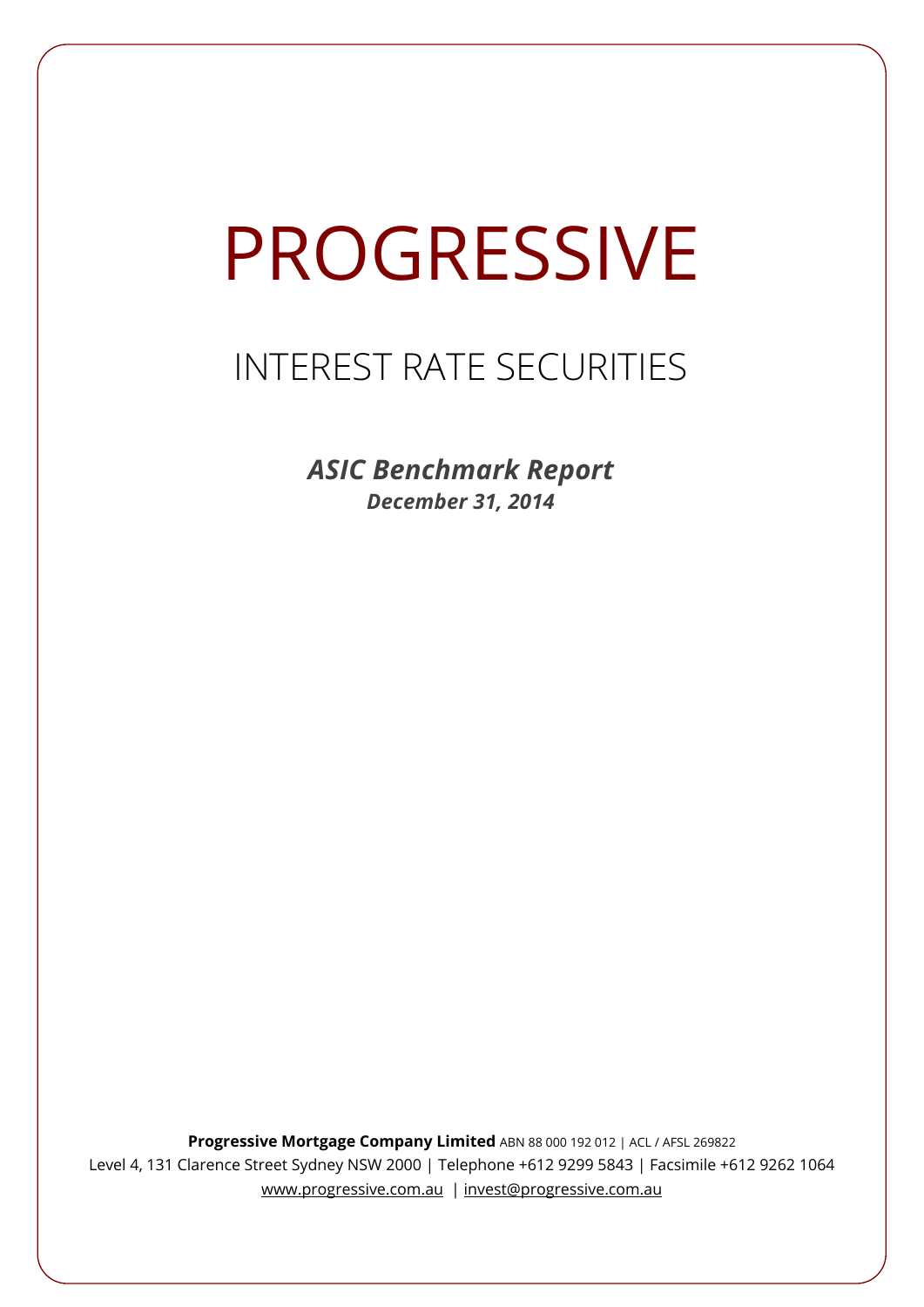# **1.1 ASIC BENCHMARKS**

| <b>Benchmark</b>                  | <b>Issuer meets</b><br>benchmark? | Refer<br>to item: |
|-----------------------------------|-----------------------------------|-------------------|
| <b>Equity Capital</b>             | Yes                               | 1.3               |
| Liquidity                         | Yes                               | 1.4               |
| Rollovers                         | Yes                               | 1.2               |
| Debt Maturity                     | Yes                               | 1.5               |
| Loan Portfolio                    | Yes                               | 1.6               |
| <b>Related Party Transactions</b> | Yes                               | 1.7               |
| Valuations                        | Yes                               | 1.8               |
| Lending Principles                | Yes                               | 1.9               |

*Table 1 – ASIC Regulatory Guide 69 Benchmarks* 

Table 1 lists the ASIC Regulatory Guide 69 benchmarks applicable to unlisted note issues and whether they are met for this reporting period and where they are referred to in this report.

#### **1.2 ROLLOVERS BENCHMARK – RENEWAL ON MATURITY**

Progressive meets the ASIC Rollovers benchmark by making the following disclosures. On or about the maturity of a fixed term investment, a written notice is sent to the Investor:

- Inviting the investor's instructions for reinvestment:
- Advising the current interest rates applying to our investment options; and
- Informing availability of the current Prospectus and any other relevant disclosure.

If no instructions are received we assume the investor wishes to reinvest under the same terms at the then current rate.

If an investment is not renewed, interest will cease at the expiration of the term and the money will be repaid to the investor in the prescribed manner within one working day of such advice.

# **1.3 EQUITY CAPITAL BENCHMARK**

Progressive follows the ASIC Equity Capital benchmark whereby a minimum 8% *equity ratio* (total equity/(total equity + total liabilities)) is maintained to ensure prudent capitalisation of its mortgage financing business; and if and when more than a minor part of lending were to be directly or indirectly for property development this minimum ratio would increase to 20%.

At December 31, 2014 Progressive's *equity ratio* was 14.68% and 0% of its lending was related to property development.

# **1.4 LIQUIDITY BENCHMARK**

Progressive meets the ASIC Liquidity benchmark which requires that a cash balance be maintained on a rolling basis at least equal to its estimated cash requirement for the next 3 months.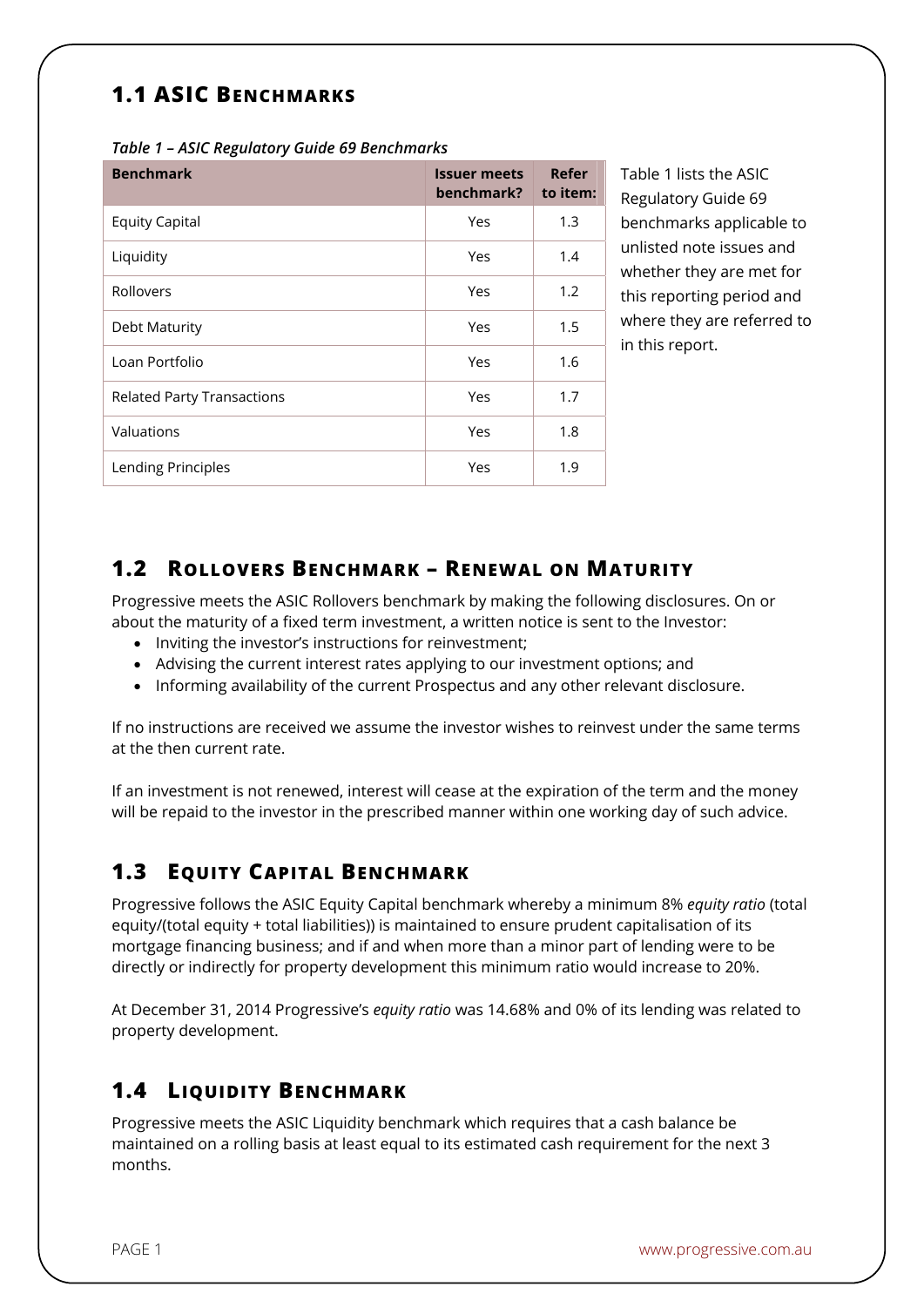At December 31, 2014 Progressive's:

- Cash balance requirement assuming a rollover rate of 90% of fixed term investments and retention of 91% of no fixed term investments was \$779,363.
- Cash balance requirement would have been \$4,585,071 if the rollover and retention rates were 20% less than the actual rates experienced for the prior 3 months (99% and 95% respectively).
- Actual available cash balance was \$47,567,743.

Progressive ensures that assets maturing within 1 year are always at least equal to liabilities maturing within 1 year (see Table 2). This balancing of maturities is aided by a policy that all mortgage loans other than loans regulated under the *National Consumer Credit Protection Act 2009* ('Credit Code' loans) are subject to recall after 3 years.

# **1.5 DEBT MATURITY BENCHMARK**

To meet the ASIC Debt Maturity disclosure benchmark, a maturity profile of amounts owing to Investors and other interest-bearing liabilities appears below in Table 2. Included in liabilities payable within 3 months are variable rate no-fixed-term investments for which the investment terms and conditions provide for an orderly repayment in sequence out of funds available.

| <b>Matures:</b>  | <b>Cash and Term</b><br><b>Deposits</b><br>\$ | <b>Loans Subject</b><br>to Recall and/or<br><b>Expiring</b><br>\$ | <b>Interest-Bearing</b><br><b>Liabilities</b><br>\$ |
|------------------|-----------------------------------------------|-------------------------------------------------------------------|-----------------------------------------------------|
| Within 3 Months  | 26,014,924                                    | 14,978,230                                                        | 34,311,309                                          |
| $3 - 12$ Months  | 20,873,519                                    | 1,068,431                                                         | 9,707,315                                           |
| $1 - 3$ Years    | -                                             | 1,203,138                                                         | 10,901,119                                          |
| Totals           | 46,888,443                                    | 17,249,799                                                        | 54,919,743                                          |
| Av Interest Rate | 3.56%                                         | 5.78%                                                             | 3.77%                                               |

*Table 2 - Maturities at December 31, 2014*

# **1.6 LOAN PORTFOLIO BENCHMARK**

To meet the ASIC Loan Portfolio disclosure benchmark, details of Progressive's current loan portfolio and related policies are set out in Tables 2, 3.1, 3.2, 3.3 and 3.4, and the policies applied by Progressive in the origination and management of mortgage assets are as follows:

- All loans are secured by registered mortgage over real estate which is assessed to be readily saleable or income earning.
- Loans are made within New South Wales and the Australian Capital Territory and predominantly within the greater Sydney Metropolitan area.
- All securities are valued by independent experienced valuers.
- Loans can be made to natural persons, companies or a trust provided they are not associates of Progressive.
- All mortgage loans other than Credit Code loans are subject to full repayment on written notice no later than three years from execution.
- Not more than 10% of total loan funds can be advanced to any one borrower.
- Experienced officers of Progressive appraise all loan proposals. No loan is made without: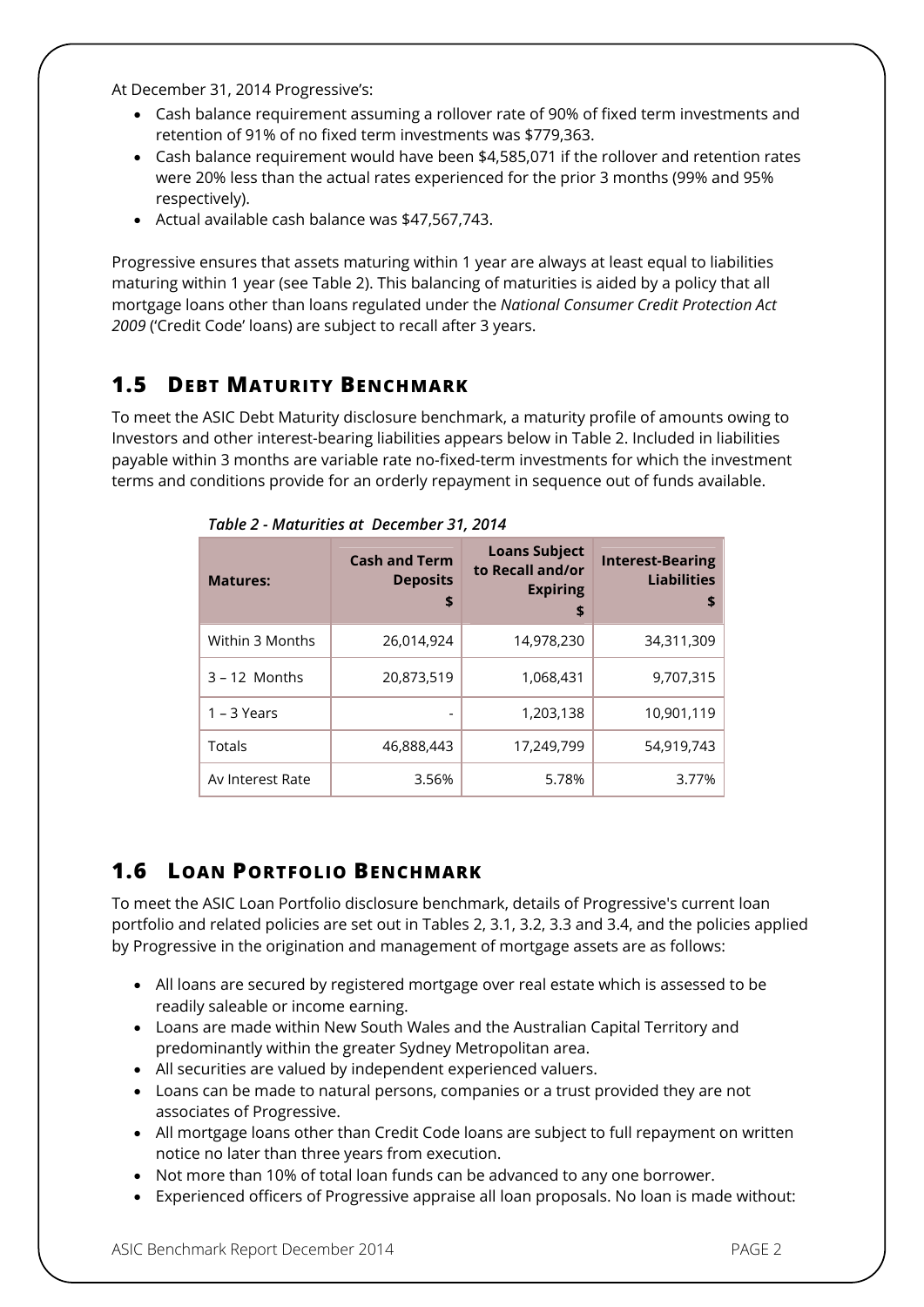- the written consent of the loans manager and a director of the Company;
- a valuer's certificate;
- a solicitor's certificate that the title is in order;
- a registrable mortgage; and
- satisfactory proof that the property to be mortgaged has been insured.
- Loans that require loan insurance are not made.
- Loans are closely monitored for performance. Daily exceptions reports are generated to identify any accounts requiring maintenance such as insurance renewal, a review of interest rates or follow up on late payment.
- Loans in default or arrears are considered on an individual basis. Reasonable proposals for the borrower to normalise the account are allowed and scope for restructuring the loan is investigated. When the loan is clearly no longer viable it will be called in and any actions thereafter necessary for recovery taken.

| <b>Security</b>          | Number<br>Loans | <b>Outstanding</b><br>$\omega$<br>Valu<br><b>Loans</b> | Weight | Valuation<br>Security | Loan/<br>Ratio<br><b>Actual</b><br>Value | $\mathbf{g}$<br>ā<br>Ratio<br>Maxim<br>oan |
|--------------------------|-----------------|--------------------------------------------------------|--------|-----------------------|------------------------------------------|--------------------------------------------|
| Owner-Occupied Homes     | 47              | 10,766,341                                             | 62.4%  | 36,381,500            | 29.6%                                    | 80.0%                                      |
| <b>Rental Property</b>   | 18              | 6,483,458                                              | 37.6%  | 17,000,000            | 38.1%                                    | 80.0%                                      |
| Construction/Development | 0               | $\Omega$                                               | 0.0%   | 0                     | 0%                                       | 70.0%                                      |
| Totals                   | 65              | 17,249,799                                             | 100%   | 53,381,500            | 32.3%                                    |                                            |
| Averages                 |                 | 265,382                                                |        | 821,254               |                                          |                                            |

*Table 3.1 – Loans at December 31, 2014 - Valuations and Securities*

*Table 3.2 – Loans at December 31, 2014 - Loan Distribution – Sydney Regions* 

| <b>Region</b> | West<br>Inner | Southern | East<br>and<br>City | s<br>$\frac{5}{2}$<br>$\mathbf{\omega}$<br>ă<br>Upper<br>$\overline{5}$ | <b>Outside</b><br>Sydney | Canterbur<br><b>Banksto</b> | ∓<br>$\overline{2}$<br>$\mathbf \omega$<br>້ŏ<br>န္တ<br>wer<br><u>م</u> | West | West<br>£<br>$\overline{2}$ | S<br>ë<br>$\omega$<br>$\overline{U}$<br>سد<br>Bea<br>i<br>Nor | West<br>South | Total   |
|---------------|---------------|----------|---------------------|-------------------------------------------------------------------------|--------------------------|-----------------------------|-------------------------------------------------------------------------|------|-----------------------------|---------------------------------------------------------------|---------------|---------|
| <b>Number</b> | 8             | 8        | 11                  |                                                                         |                          | 6                           | 3                                                                       | 5    | 3                           |                                                               | 6             | 65      |
| Weight        | 15 %          | 25 %     | 20 %                | 3 %                                                                     | 10 %                     | 6 %                         | 5 %                                                                     | 8 %  | 4 %                         | 2 %                                                           | 2 %           | $100\%$ |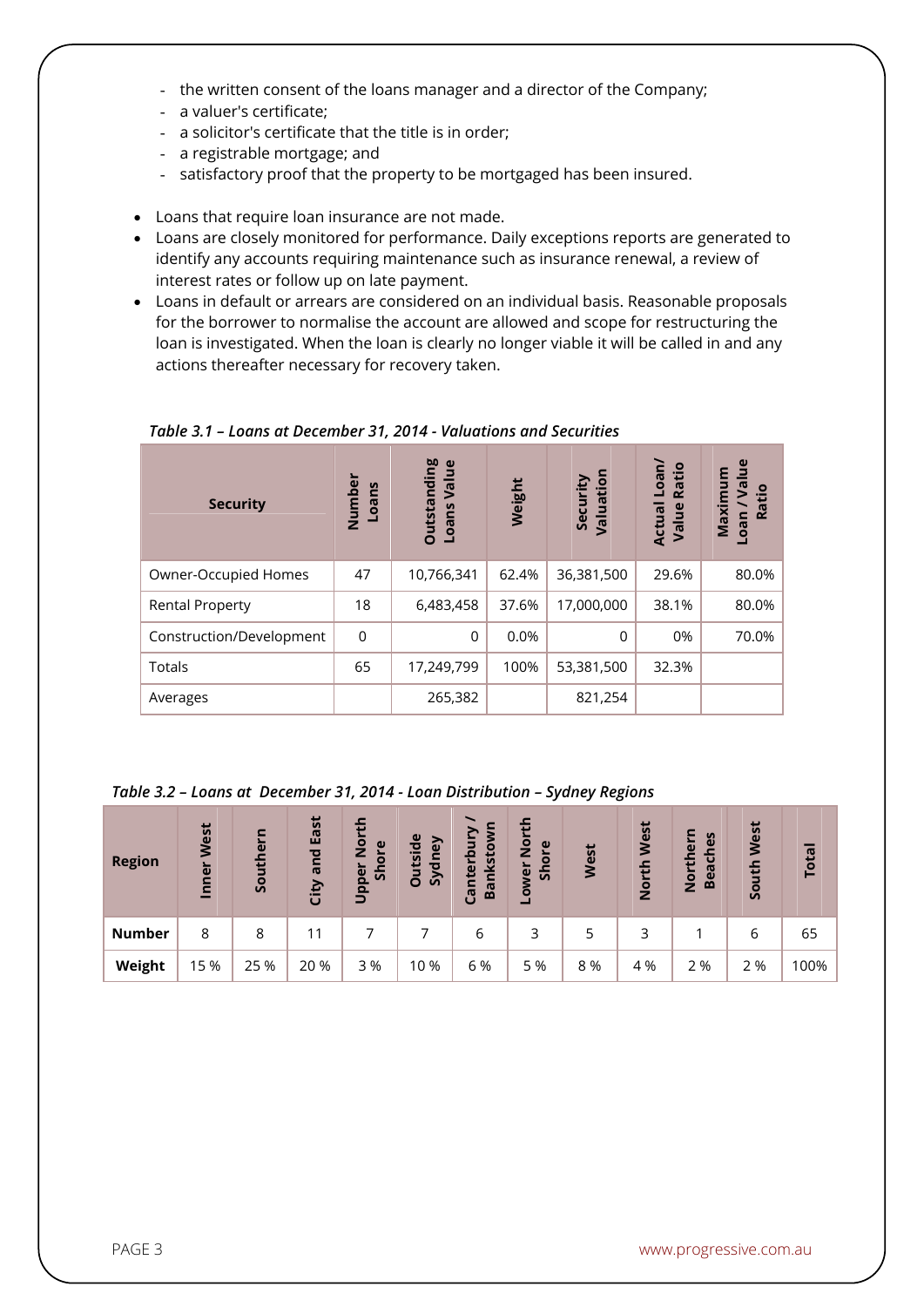| <b>Type of Loan or Security</b>                                            | Number         | <b>Dutstanding</b><br>Loans value<br><b>Total</b> | Weight   | Valuation<br>Security | Loan/Value<br>Ratio |
|----------------------------------------------------------------------------|----------------|---------------------------------------------------|----------|-----------------------|---------------------|
| <b>Business Purpose Loans</b>                                              | 29             | 11,682,714                                        | 67.7%    | 31,531,115            | 37.1%               |
| Residential Investment Loans                                               | 7              | 1,464,539                                         | 8.5%     | 3,556,165             | 41.2%               |
| Personal Purpose Loans                                                     | 29             | 4,102,546                                         | 23.8%    | 18,294,220            | 22.4%               |
| Loans secured or part secured by second mortgages                          | $\mathbf 0$    | 0                                                 | $\Omega$ | $\Omega$              | N/A                 |
| Loans more than 30 Days In Arrears                                         | $\overline{0}$ | $\Omega$                                          | $\Omega$ | $\Omega$              | N/A                 |
| Loans Impaired and Renegotiated Loans                                      | 0              | 0                                                 | $\Omega$ | $\Omega$              | N/A                 |
| Loans Subject to Legal Proceedings                                         | $\overline{0}$ | $\Omega$                                          | $\Omega$ | $\Omega$              | N/A                 |
| Loans to 10 largest borrowers                                              | 10             | 8,918,075                                         | 51.7%    | 18,421,382            | 48.4%               |
| Properties of 5% or more of total property assets                          | $\overline{0}$ | N/A                                               | N/A      | N/A                   | N/A                 |
| Loans to related parties (Progressive does not lend<br>to related parties) | $\overline{0}$ | N/A                                               | N/A      | N/A                   | N/A                 |

#### *Table 3.3 - Loans at December 31, 2014 – Loan Purpose and Other Portfolio Details*

#### *Table 3.4 - Loans at December 31, 2014 – Loans of 5% or More of Total Loan Book Value Weight)*

| Loan <sub>1</sub>        |                                                                                                |                                                                      |  |  |  |  |
|--------------------------|------------------------------------------------------------------------------------------------|----------------------------------------------------------------------|--|--|--|--|
| Loan Value               |                                                                                                | 1,505,834                                                            |  |  |  |  |
| Type of Loan             | <b>Business Purpose</b>                                                                        |                                                                      |  |  |  |  |
| Securities               | 1) Owner-Occupied Home                                                                         | 2,400,000                                                            |  |  |  |  |
| Security Valuation       | Total:                                                                                         | 2,400,000                                                            |  |  |  |  |
| Loan / Value Ratio       |                                                                                                | 62.74%                                                               |  |  |  |  |
| Weight                   |                                                                                                | 8.73%                                                                |  |  |  |  |
| <b>Security Details</b>  |                                                                                                | 1) Fine executive house with deep water frontage in Southern Sydney. |  |  |  |  |
| <b>Valuation details</b> | 1) Independent valuation dated October 2005 based on sales evidence and market<br>conditions   |                                                                      |  |  |  |  |
| Loan <sub>2</sub>        |                                                                                                |                                                                      |  |  |  |  |
| Loan Value               |                                                                                                | 899,794                                                              |  |  |  |  |
| Type of Loan             | <b>Business Purpose</b>                                                                        |                                                                      |  |  |  |  |
| Securities               | 1) Commercial Real Estate                                                                      | 2,100,000                                                            |  |  |  |  |
| Security Valuation       | Total:                                                                                         | 2,100,000                                                            |  |  |  |  |
| Loan / Value Ratio       |                                                                                                | 42.85%                                                               |  |  |  |  |
| Weight                   |                                                                                                | 5.22%                                                                |  |  |  |  |
| <b>Security Details</b>  | 1) A mechanical workshop in Sydney inner city incorporating covered parking and<br>office.     |                                                                      |  |  |  |  |
| <b>Valuation details</b> | 1) Independent valuation dated September 2010 based on sales evidence and<br>market conditions |                                                                      |  |  |  |  |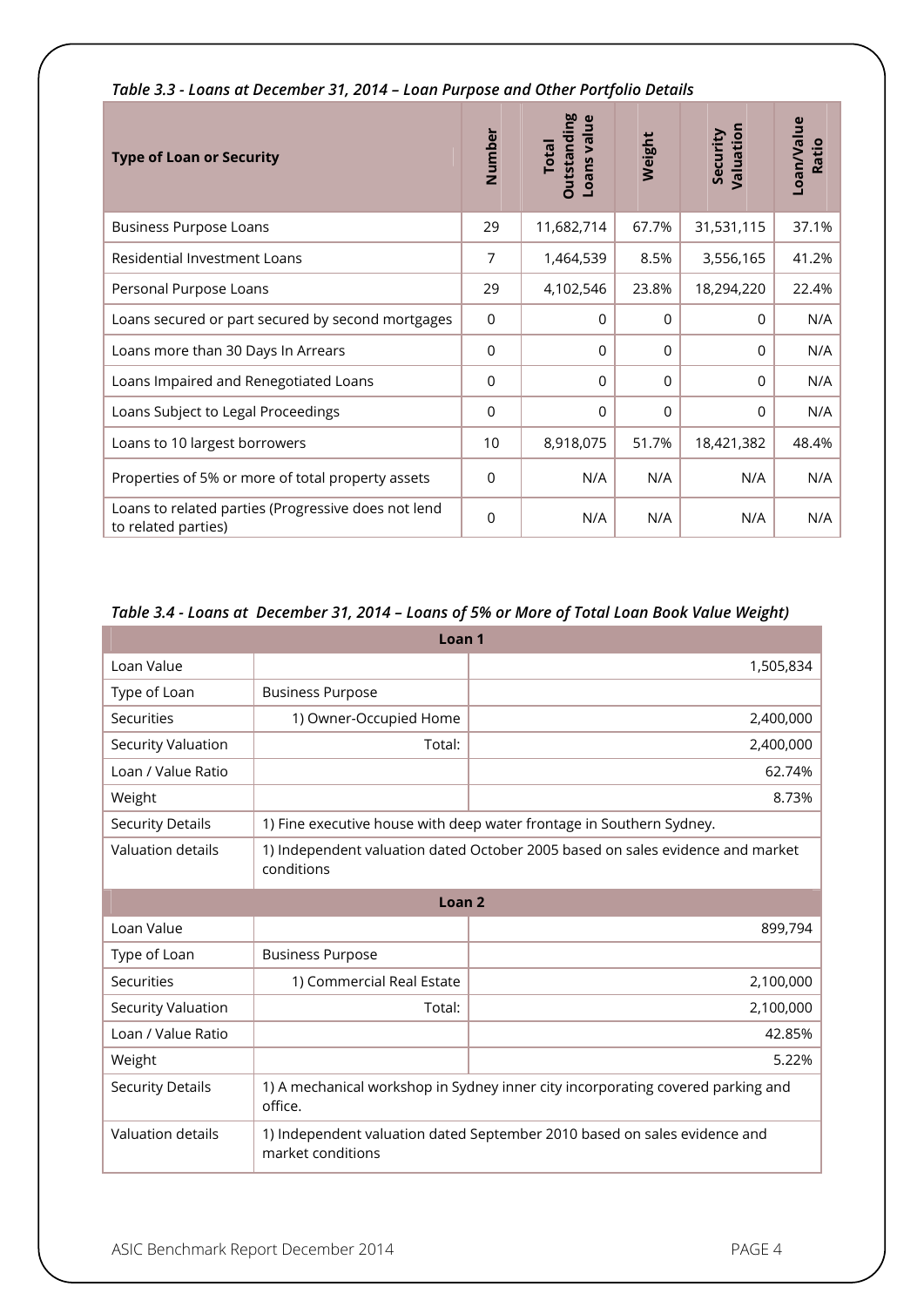|                         | Loan <sub>3</sub>                                                                                                                                                                                                                                                                                                             |                                                                              |  |  |  |  |
|-------------------------|-------------------------------------------------------------------------------------------------------------------------------------------------------------------------------------------------------------------------------------------------------------------------------------------------------------------------------|------------------------------------------------------------------------------|--|--|--|--|
| Loan Value              |                                                                                                                                                                                                                                                                                                                               | 1,127,240                                                                    |  |  |  |  |
| Type of Loan            | <b>Business Purpose</b>                                                                                                                                                                                                                                                                                                       |                                                                              |  |  |  |  |
| Securities              | 1) Owner-Occupied Home                                                                                                                                                                                                                                                                                                        | 1,650,000                                                                    |  |  |  |  |
| Security Valuation      | Total:                                                                                                                                                                                                                                                                                                                        | 1,650,000                                                                    |  |  |  |  |
| Loan / Value Ratio      |                                                                                                                                                                                                                                                                                                                               | 68.32%                                                                       |  |  |  |  |
| Weight                  |                                                                                                                                                                                                                                                                                                                               | 6.53%                                                                        |  |  |  |  |
| <b>Security Details</b> | 1) Two-storey 5-bedroom 3-bathroom Victorian home with period features, district<br>views and double parking in Sydney Inner West.                                                                                                                                                                                            |                                                                              |  |  |  |  |
| Valuation details       | conditions.                                                                                                                                                                                                                                                                                                                   | 1) Independent valuation dated April 2013 based on sales evidence and market |  |  |  |  |
|                         | Loan 4                                                                                                                                                                                                                                                                                                                        |                                                                              |  |  |  |  |
| Loan Value              |                                                                                                                                                                                                                                                                                                                               | 1,220,075                                                                    |  |  |  |  |
| Type of Loan            | <b>Business Purpose</b>                                                                                                                                                                                                                                                                                                       |                                                                              |  |  |  |  |
| Securities              | 1) Residential Investment Property                                                                                                                                                                                                                                                                                            | 600,000                                                                      |  |  |  |  |
|                         | 2) Residential Investment Property<br>488,000                                                                                                                                                                                                                                                                                 |                                                                              |  |  |  |  |
|                         | 3) Residential Investment Property<br>540,000                                                                                                                                                                                                                                                                                 |                                                                              |  |  |  |  |
|                         | 4) Residential Investment Property                                                                                                                                                                                                                                                                                            | 500,000                                                                      |  |  |  |  |
| Security Valuation      | Total:                                                                                                                                                                                                                                                                                                                        | 2,128,000                                                                    |  |  |  |  |
| Loan / Value Ratio      |                                                                                                                                                                                                                                                                                                                               | 57.33%                                                                       |  |  |  |  |
| Weight                  |                                                                                                                                                                                                                                                                                                                               | 7.07%                                                                        |  |  |  |  |
| <b>Security Details</b> | 1) Two-storey 3-bed 2.5 bath townhouse with double garage in western Sydney.<br>2) Single storey home in western Sydney.<br>3) Three-storey 3-bed 2.5 bath freestanding townhouse with double parking in<br>western Sydney<br>4) Two-storey 4-bed 2-bath townhouse with double garage in western Sydney                       |                                                                              |  |  |  |  |
| Valuation details       | 1) Independent valuation February 2006 based on sales evidence and market<br>conditions.<br>2) Valuer-General land value as at October 2013.<br>3) Independent valuation February 2006 based on sales evidence and market<br>conditions.<br>4) Independent valuation June 2007 based on sales evidence and market conditions. |                                                                              |  |  |  |  |

# **1.7 RELATED PARTY BENCHMARK**

Progressive meets this benchmark. Progressive does not lend to related parties.

# **1.8 VALUATIONS BENCHMARK**

Progressive meets this benchmark:

- Real estate is valued on an "as is" and (for development property) an "as if complete" basis.
- Progressive uses independent licensed valuers and ensures that no single valuer conducts more than 1/3 of its valuations. Progressive has provided to and certified to the Trustee its panel of valuers that meet requirements under the Trust Deed and ASIC's regulatory guide RG 69.